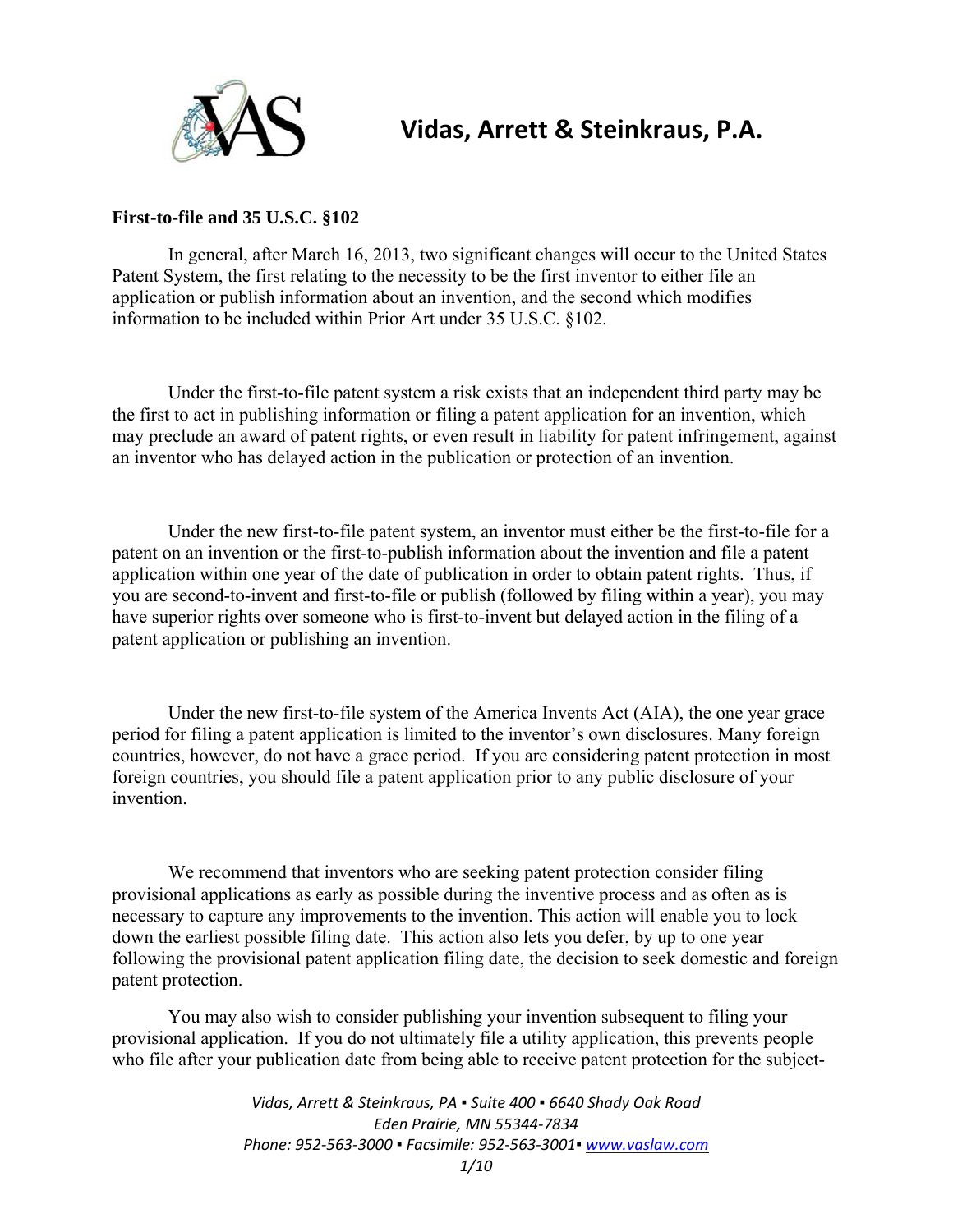matter of your disclosure. The decision to publish can be complicated. Please contact us to discuss the considerations more fully.

The application of the first-to-file and first-to-publish provisions of the American Invents Act will be very fact specific, and may be very complicated. It is impractical to attempt to identify all of the situations which may be affected by the mandates of the American Invents Act at this time. We have identified below a few simple examples showing how the first-to-file or first-to-publish provisions of the American Invents Act will work in practice.

#### **Example 1**

Invents  $1^{st} \rightarrow \rightarrow \rightarrow \rightarrow$  Files App  $1^{st} \rightarrow \rightarrow \rightarrow \rightarrow \rightarrow \rightarrow \rightarrow \rightarrow \rightarrow$  Receives Patent

Invents 2nd→→→→→ Files App 2nd →→→→→→→ No Patent, Possible Infringer

Explanation: The First inventor is the first-to-file a patent application, and therefore receives the patent.

#### **Example 2**

Invents 1st →→→→→→→→→→→→→ Files App 2nd →→→ No patent, possible infringer

Invents 2nd →→→ Files App 1st →→→→→→→→→→→→→ Receives patent

Explanation: The second inventor receives the patent because he is the first-to-file a patent application for the invention.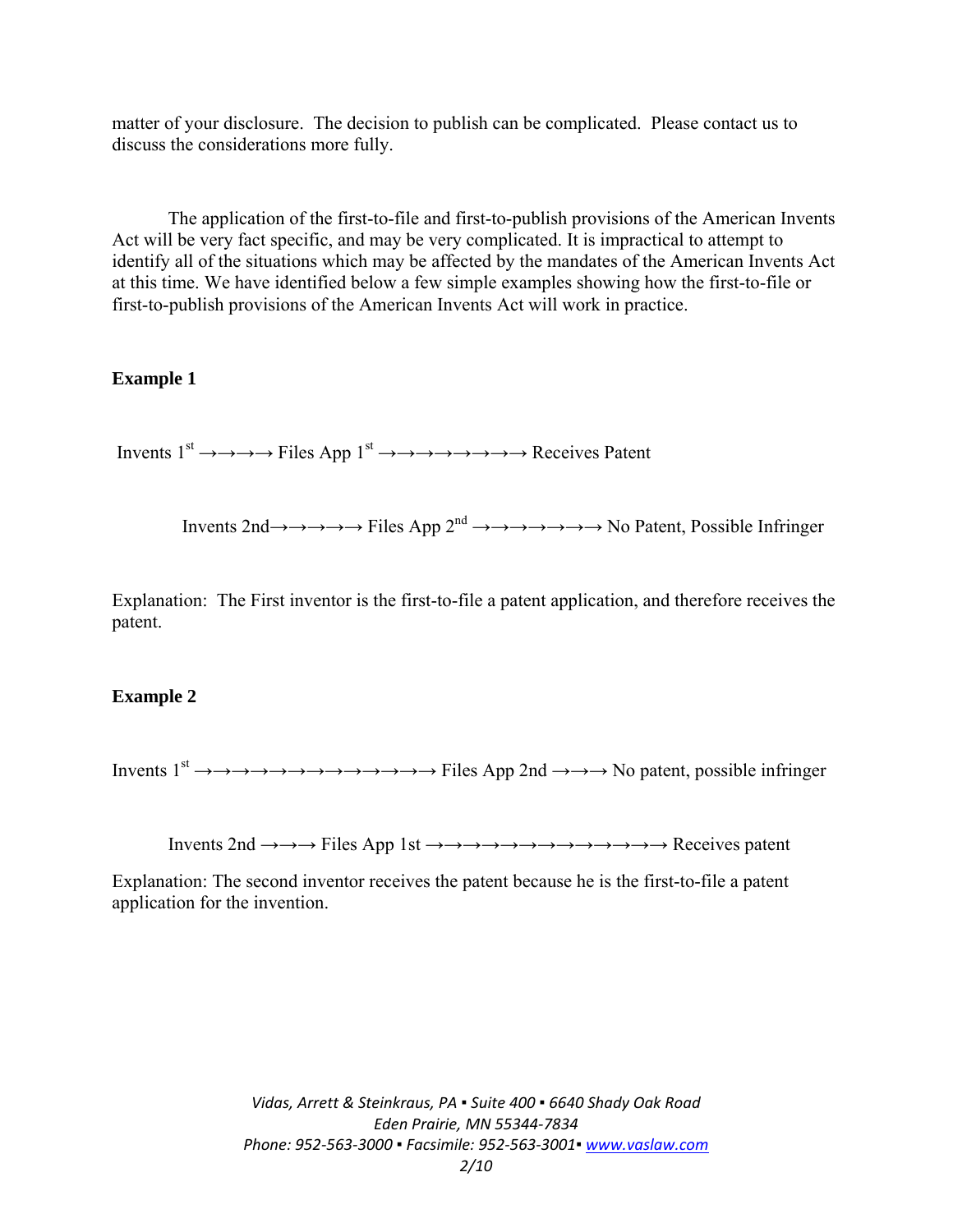# **Example 3**

1<sup>st</sup> to Publish Grace Period │−−−−−−−−−−−−−−−−−−│

Invents 1st  $\rightarrow \rightarrow \rightarrow$  Publish 1<sup>st</sup>  $\rightarrow \rightarrow \rightarrow \rightarrow$  Files App 1st  $\rightarrow \rightarrow \rightarrow \rightarrow \rightarrow \rightarrow \rightarrow \rightarrow$  Receives Patent

Invents 2nd →→→→→→→→→→→→→→→→→→ No Patent, Possible Infringer

Explanation: The first inventor was the first-to-publish the invention, and the first-to-file the patent application, within the first to publish grace period, resulting in a patent.

## **Example 4**

Invents  $1^{st} \rightarrow \rightarrow \rightarrow \rightarrow \rightarrow$  Files App 1st  $\rightarrow \rightarrow \rightarrow \rightarrow \rightarrow \rightarrow$  Receives Patent

Invents 2nd →→→→→→ Publishes 1st →→→→→ No Patent, Possible Infringer

Explanation: The first inventor was the first-to-file the patent application, which occurred prior to the second inventor publishing the invention, therefore the first inventor receives the patent.

#### **Example 5**

1<sup>st</sup> to Publish Grace Period

Invents 1st  $\rightarrow \rightarrow \rightarrow$  Publish 1<sup>st</sup>  $\rightarrow \rightarrow \rightarrow \rightarrow \rightarrow \rightarrow \rightarrow \rightarrow \rightarrow \rightarrow \rightarrow \rightarrow$  Files App 1st  $\rightarrow \rightarrow$  No Patent

│−−−−−−−−−−−−−−−−│

Explanation: The first inventor publishes the invention but delays the filing of the patent application beyond the full year grace period (the grace period expires) resulting in no issuance of a patent and the dedication of the invention to the public.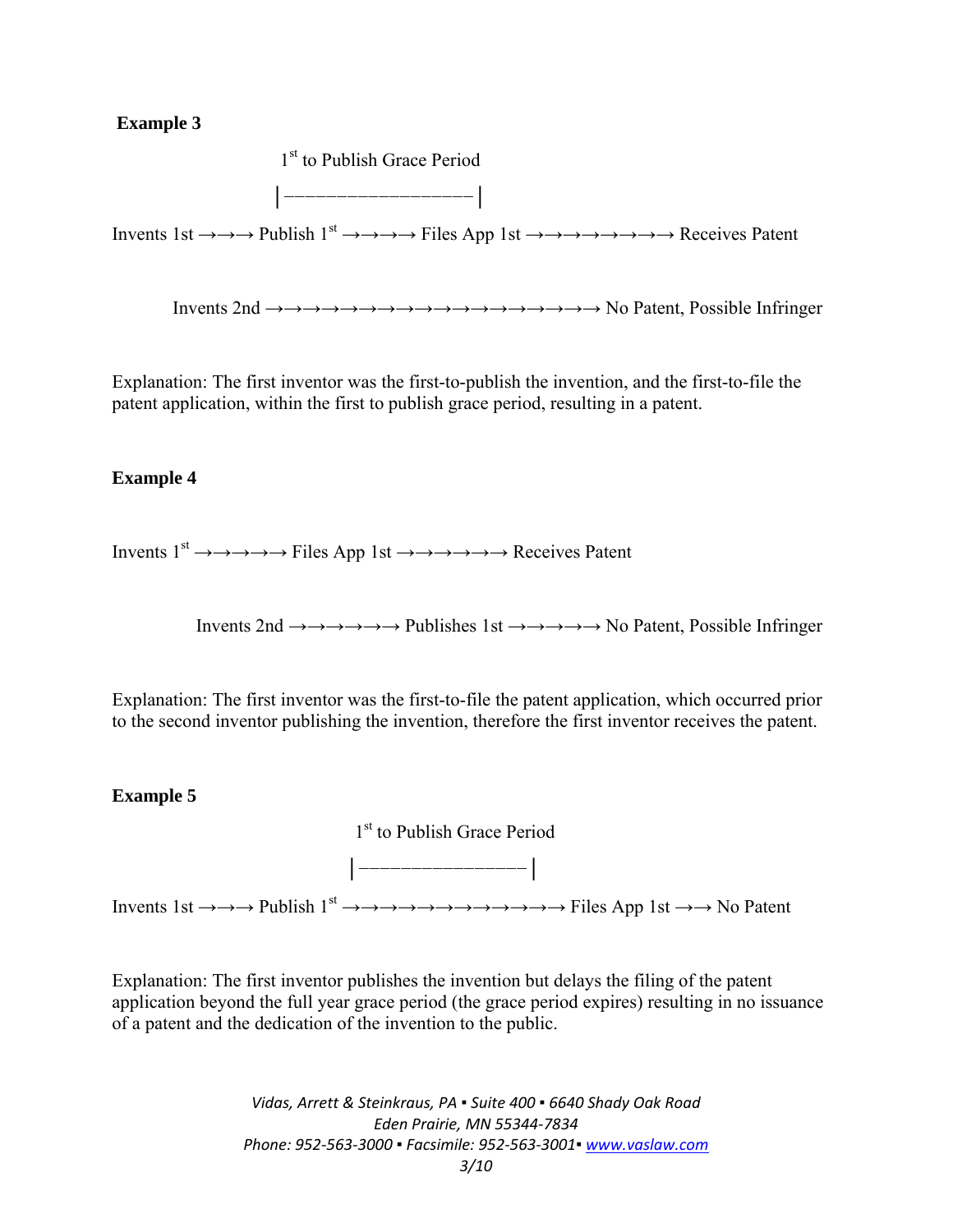# **Example 6**

1<sup>st</sup> to Publish Grace Period

│−−−−−−−−−−−−−−−−−−−│

Invents 1st  $\rightarrow \rightarrow \rightarrow \rightarrow \rightarrow \rightarrow \rightarrow P$ ublish 1<sup>st</sup>  $\rightarrow \rightarrow \rightarrow \rightarrow$  Files App 1st  $\rightarrow \rightarrow$  Receives Patent

Explanation: The first inventor publishes the invention and files the patent application within the full year grace period resulting in a patent.

#### **Example 7**

Invents 1st →→→ →→→→→→→→→→→→→→ →→→Files App 1st →→ No Patent



Explanation: The second inventor is the first to publish. The first inventor delays filing of the patent application, and files the application more than one year after the invention publication date. The publication is Prior Art under 35 U.S.C. §102 and no patent issues and the invention is dedicated to the public.

#### **Example 8**

Invents 1st →→→→→→→→→→→→→→→→ Files App 1st →→ No Patent

1<sup>st</sup> to Publish Grace Period



Invents 2nd →→→→→→→Publish 1st→→→→→→→→

Explanation: The second inventor is the first to publish. The first inventor delays filing of the patent application and files the patent application within one year of the invention publication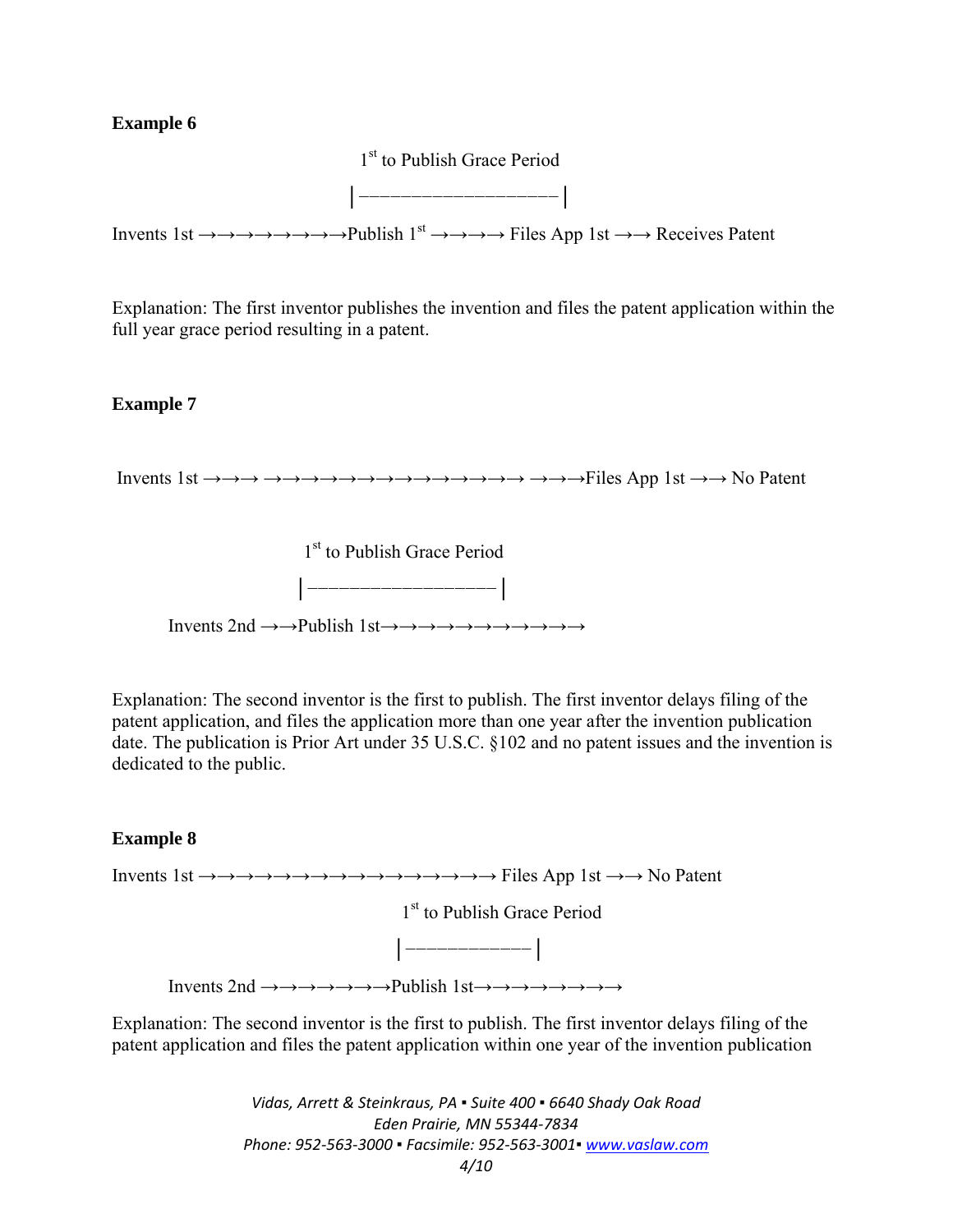date. The publication is Prior Art under 35 U.S.C. §102 and no patent issues and the invention is dedicated to the public.

# **Example 9**



Explanation: The first inventor publishes the invention first and files the patent application within the full year grace period resulting in a patent. The second inventor is second to publish, however, the second publication is prior to the patent application filing date. The second publication is of no legal consequence because the first inventor was the first to publish and the patent application was filed within the full year grace period.

# **Example 10**



Explanation: The first inventor publishes the invention first and files the patent application within the full year grace period resulting in a patent. The second inventor is second to publish, and files the second patent application within the one year grace period for the second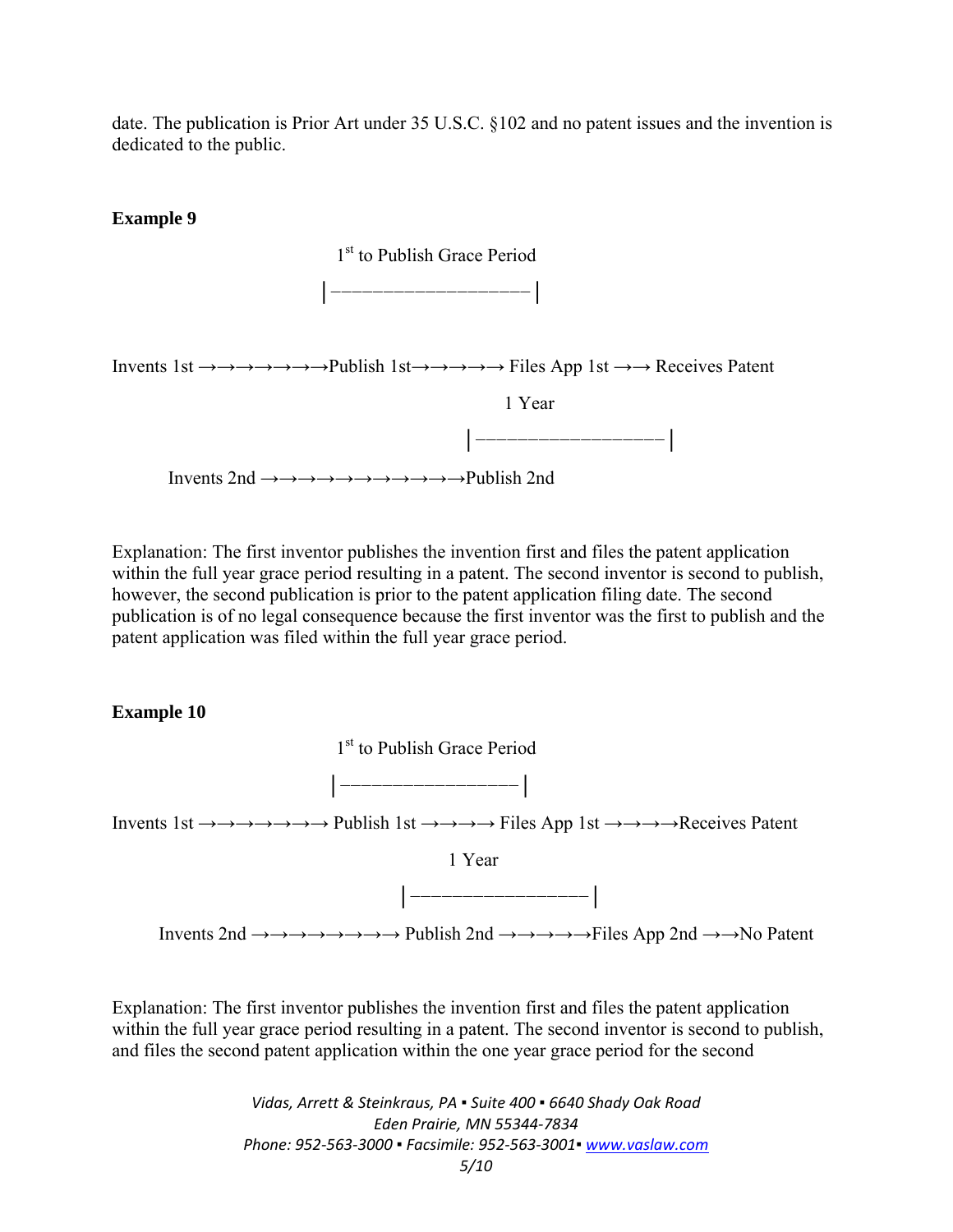publication date. The second publication is prior to the first patent application filing date. The second publication and the second patent application are of no legal consequence because the first inventor was the first to publish and the first patent application was filed within the first full year grace period.

#### **Example 11**

|                                                                                                                                                                                                                       |    | Invents $1st \rightarrow \rightarrow \rightarrow \rightarrow \rightarrow$ Files App $1st \rightarrow \rightarrow \rightarrow \rightarrow \rightarrow \rightarrow \rightarrow \rightarrow \rightarrow \rightarrow \rightarrow \rightarrow$ Receives Patent |
|-----------------------------------------------------------------------------------------------------------------------------------------------------------------------------------------------------------------------|----|-----------------------------------------------------------------------------------------------------------------------------------------------------------------------------------------------------------------------------------------------------------|
| AB                                                                                                                                                                                                                    | AB | A                                                                                                                                                                                                                                                         |
|                                                                                                                                                                                                                       |    | $A + B$                                                                                                                                                                                                                                                   |
| Invents 2nd $\rightarrow \rightarrow \rightarrow \rightarrow \rightarrow \rightarrow \rightarrow \rightarrow$ Files App 2nd $\rightarrow \rightarrow \rightarrow \rightarrow \rightarrow \rightarrow$ Receives Patent |    |                                                                                                                                                                                                                                                           |
| AС                                                                                                                                                                                                                    | AC | $A + C$                                                                                                                                                                                                                                                   |

Explanation: The first inventor was the first-to-file a patent application disclosing invention A alone and the combination AB. Invention AB is patentably distinct from invention AC. The first inventor receives a patent for both invention A alone and the combination AB. The second inventor receives a patent for the patentably distinct invention for AC, because the second invention for AC is a patentable improvement on invention A and is also patentable as compared to AB.

#### **Example 12**

 Invents 2nd →→ Files App 1st →→→→→→→→→→→→Receives Patent AB AB A  $A + B$ Invents 1st →→→→→→→→→→→→ Files App 2nd →→→→→→ Receives Patent  $AC$   $A + C$ 

Explanation: The second inventor was the first-to-file a patent application disclosing invention A alone and the combination AB. Invention AB is patentably distinct from invention AC. The second inventor receives a patent for both invention A alone and the combination AB. The first inventor receives a patent for the patentably distinct invention for AC, because the first inventor delayed the filing of the application for invention AC. If the first inventor had acted first, then he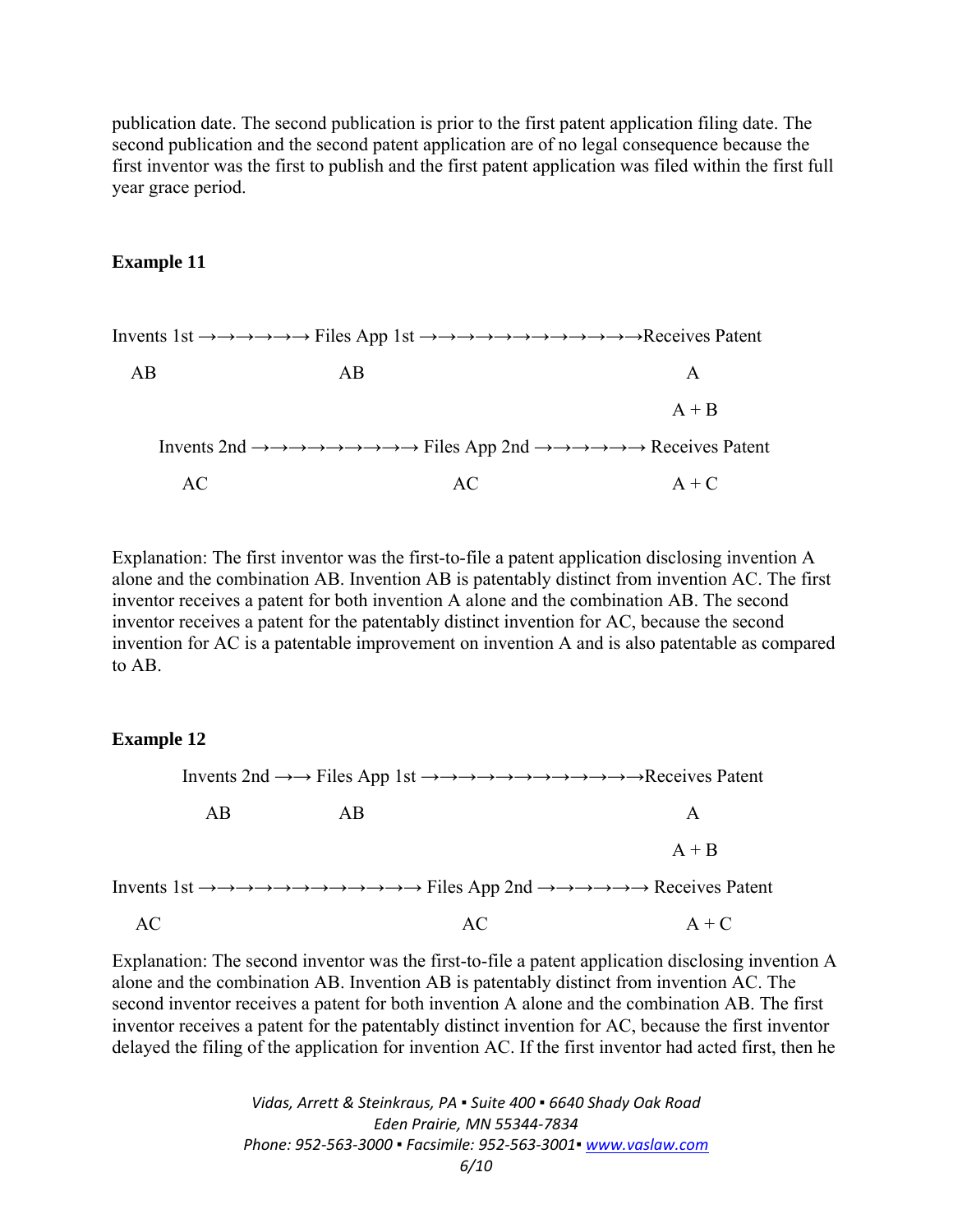would have been entitled to a patent for A alone and AC and the second inventor would have been restricted to a patent for AB only.

#### **Example 13**



Explanation: Inventions AB and AC are patentably distinct. The first inventor filed the provisional application for invention A first. The first inventor has a one year period of time to convert the provisional application for invention A into a utility application which he did. Since AB and AC are patentably distinct, the first inventor receives a patent for A and AB and the second inventor receives a patent for AC.

Please contact our office if you have any questions as related to the provisions of the first-to-file or first-to-publish mandates of the American Invents Act. In order to avoid inadvertent loss of patent rights please contact our office at your earliest opportunity concerning your inventions/innovations.

## **35 U.S.C. §102**

In summary, for a patent application filed after March 16, 2013, an inventor will no longer be permitted to swear behind a reference asserted by the patent office during patent prosecution. The definition of Prior Art under 35 U.S.C. §102 has also been expanded to include additional information which is publically available within the United States and Internationally.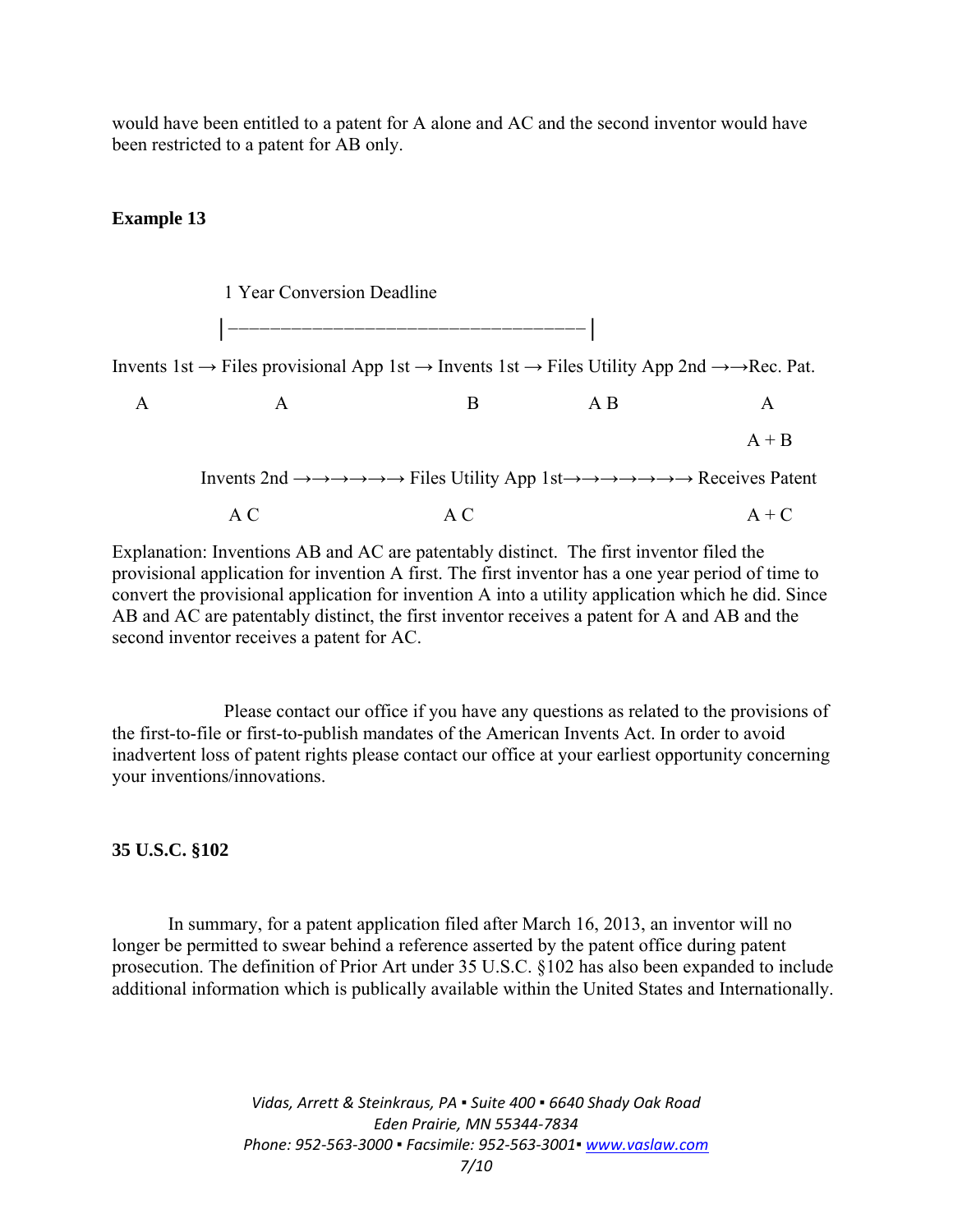Repeated at the end of this document is the new statutory language for 35 U.S.C. §102 defining prior art. The changes to 35 U.S.C. §102, and the application of the changes into practice, is a complicated proposition.

## **In general:**

New 35 U.S.C.  $\S 102(a)(1)$  may be referred as being directed to public disclosure prior art which would generally include patents, printed publications, public use, on sale, or information otherwise available to the public. This provision generally would not include offers for sale or secret prior art which were not otherwise publicly available. This provision would also generally include as prior art information in use or on sale outside of the United States provided that the information is publicly accessible.

 New 35 U.S.C. §102(a)(2) may be referred as being directed to patent filing prior art which would generally include issued patents, published applications, or applications deemed published under§122(b), and foreign PCT applications designating the United States. This provision generally would not include abandoned applications, applications with secrecy orders, provisional applications, or foreign or PCT applications not designating the United States which eventually are not patented.

New 35 U.S.C.  $$102(b)(1)$  is an exception to 35 U.S.C.  $$102(a)(1)$  which in general is directed to disclosures made one year or less before the effective filing date of the claimed invention, if the disclosure was made by the inventor or joint inventor or by another who obtained the information directly from the inventor or joint inventor.

New 35 U.S.C.  $\S 102(b)(2)$  is an exception to 35 U.S.C.  $\S 102(a)(2)$  which in general is directed to prior-filed but later published United States or United States PCT patent filings, which are subject to three separate exceptions concerning: disclosures by inventors: disclosures originating from inventors; or information originating from a common owner.

There is no one-size-fits all strategy for managing intellectual property rights. The strategic considerations may be complicated. If you have any questions concerning the impact of the America Invents Act on your intellectual property rights or your business, please do not hesitate to contact us at your earliest convenience.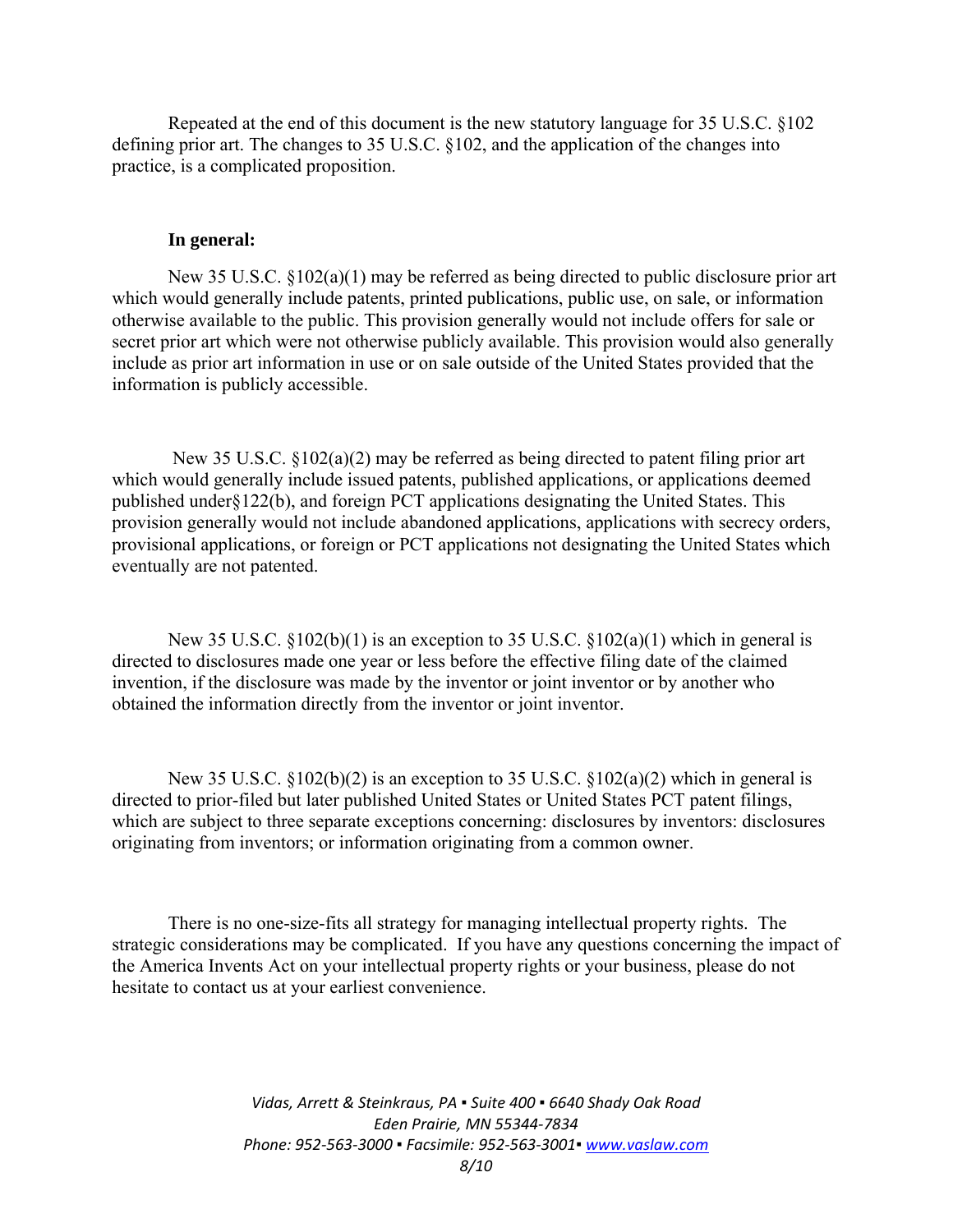We have prepared topical summaries of the revisions mandated by the AIA. You can access these summaries on our website (www.vaslaw.com), within the tab identified as 'VAS News & Cases'. If you would prefer to receive copies of one or more of the topical summaries by mail, please contact our office.

At Vidas, Arrett, and Steinkraus P.A., we work diligently to keep you advised of matters which may impact your intellectual property rights, so that you may protect your inventions and profit from your creations.

# **Statutory Language for Revised 35 U.S.C. §102**

(a) NOVELTY; PRIOR ART.--A person shall be entitled to a patent unless--

(1) the claimed invention was patented, described in a printed publication, or in public use, on sale, or otherwise available to the public before the effective filing date of the claimed invention; or

(2) the claimed invention was described in a patent issued under section 151, or in an application for patent published or deemed published under section 122(b), in which the patent or application, as the case may be, names another inventor and was effectively filed before the effective filing date of the claimed invention.

(b) EXCEPTIONS.--

(1) DISCLOSURES MADE 1 YEAR OR LESS BEFORE THE EFFECTIVE FILING DATE OF THE CLAIMED INVENTION.--A disclosure made 1 year or less before the effective filing date of a claimed invention shall not be prior art to the claimed invention under subsection (a)(1) if--

(A) the disclosure was made by the inventor or joint inventor or by another who obtained the subject matter disclosed directly or indirectly from the inventor or a joint inventor; or

(B) the subject matter disclosed had, before such disclosure, been publicly disclosed by the inventor or a joint inventor or another who obtained the subject matter disclosed directly or indirectly from the inventor or a joint inventor.

(2) DISCLOSURES APPEARING IN APPLICATIONS AND PATENTS.--A disclosure shall not be prior art to a claimed invention under subsection (a)(2) if--

(A) the subject matter disclosed was obtained directly or indirectly from the inventor or a joint inventor;